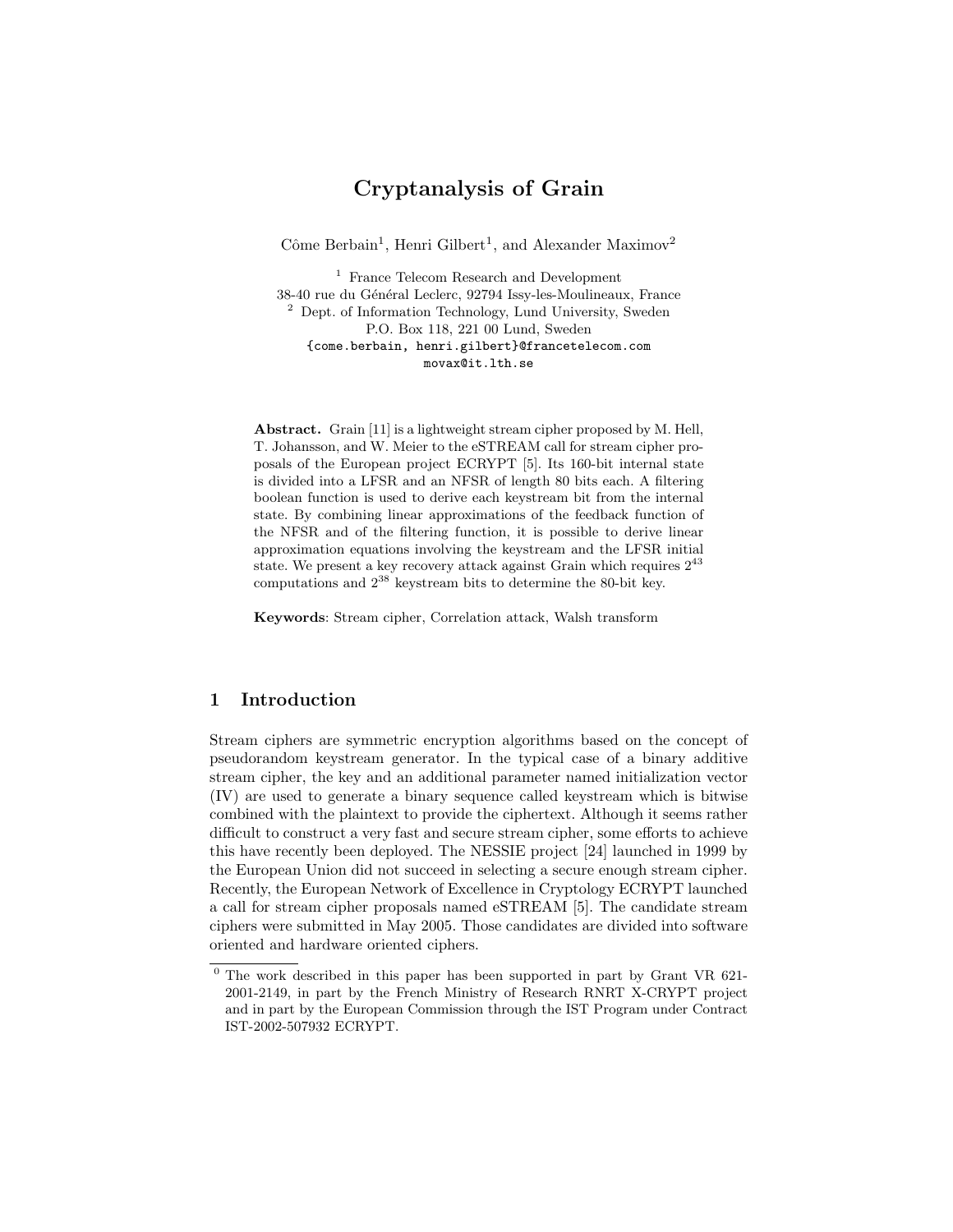Hardware oriented stream ciphers are specially designed so that their implementation requires a very small number of gates. Such ciphers are useful in mobile systems, e.g. mobile phones or RFID, where minimizing the number of gates and power consumption is more important than very high speed.

One of the new hardware candidates submitted to eSTREAM is a stream cipher named Grain [11] which was developed by M. Hell, T. Johansson, and W. Meier<sup>3</sup> as an alternative to stream ciphers like GSM A5/1 or Bluetooth  $E_0$ . It uses a 80-bit key and a 64-bit initialization vector to fill in an internal state of size 160 bits divided into a nonlinear feedback shift register (NFSR) and a linear feedback shift register (LFSR) of length 80 bits each. At each clock pulse, one keystream bit is produced by selecting some bits of the LFSR and of the NFSR and applying a boolean function. It is well known that LFSR sequences satisfy several statistical properties one would expect from a random sequence, but do not offer any security. Their combination with NFSR sequences is expected to improve the security. However, NFSR based constructions have not yet been as well studied as LFSR based constructions. The claimed security level of Grain is 2 <sup>80</sup>, and it was conjectured by the authors of Grain that there exists no attack significantly faster than exhaustive search.

In this paper, we describe two key recovery attacks against Grain. The proposed attacks exploit linear approximations of the output function. The first one requires  $2^{55}$  operations,  $2^{49}$  bits of memory, and  $2^{51}$  keystream bits, and the second one requires  $2^{43}$  operations,  $2^{42}$  bits of memory, and  $2^{38}$  keystream bits.

This paper is organized as follows. We first describe the Grain stream cipher (Section 2) and we derive some linear approximations involving the LFSR and the keystream (Section 3). We then present two techniques for recovering the initial state of the LFSR (Section 4). Finally, we present a technique allowing to recover the initial state of the NFSR once we know the LFSR initial state (Section 5).

# 2 Description of Grain

Grain [11] is based upon three main building blocks: an 80-bit linear feedback shift register, an 80-bit nonlinear feedback shift register, and a nonlinear filtering function. Grain is initialized with the 80-bit key  $K$  and the 64-bit initialization value IV. The cipher output is an L-bit keystream sequence  $(z_t)_{t=0,\ldots,L-1}$ .

The current LFSR content is denoted by  $Y^t = (y_t, y_{t+1}, \ldots, y_{t+79})$ . The LFSR is governed by the linear recurrence:

$$
y_{t+80} = y_{t+62} \oplus y_{t+51} \oplus y_{t+38} \oplus y_{t+23} \oplus y_{t+13} \oplus y_t.
$$

<sup>&</sup>lt;sup>3</sup> The design of Grain was also submitted and recently accepted for publication in the International Journal of Wireless and Mobile Computing, Special Issue on Security of Computer Network and Mobile Systems.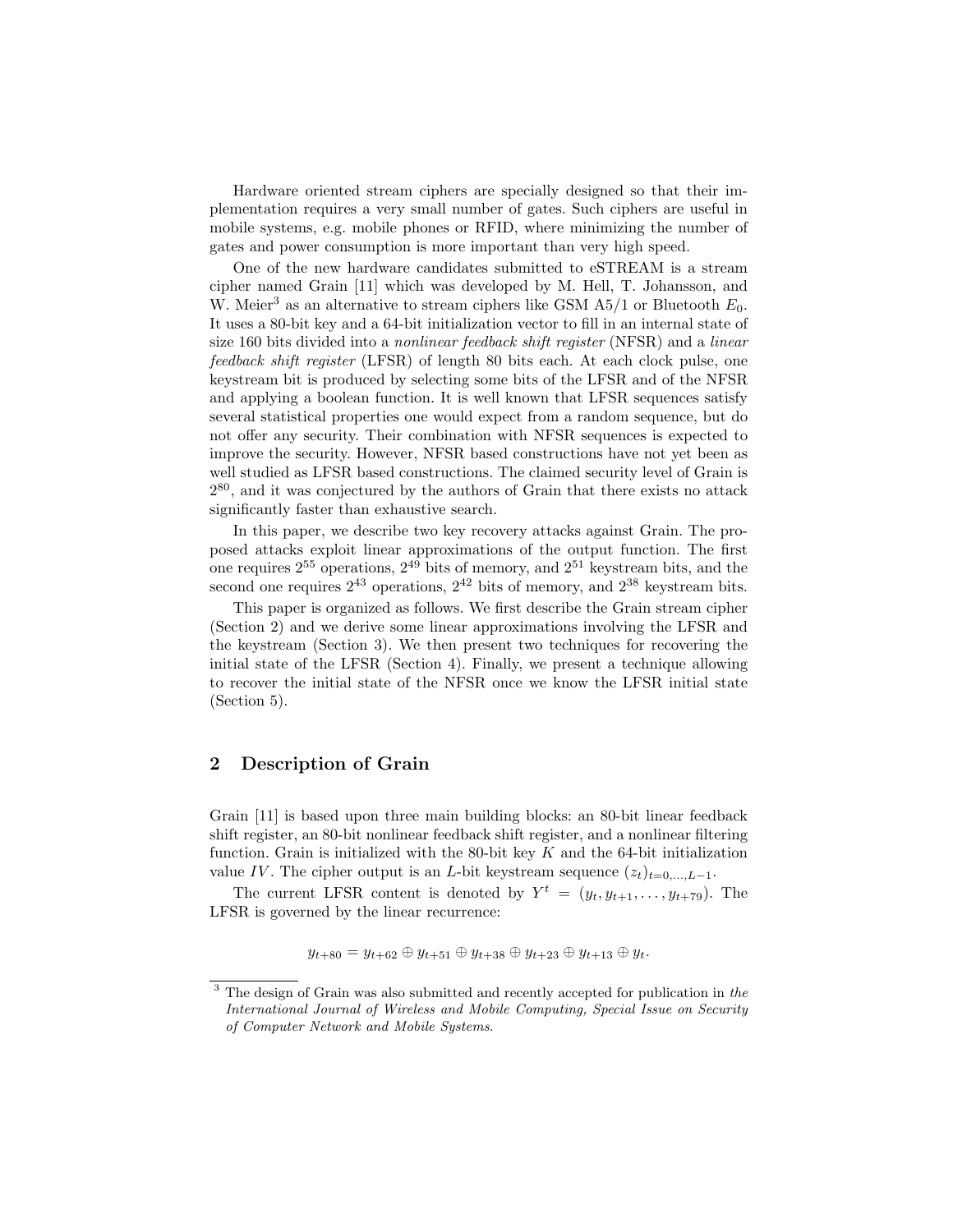

The current NFSR content is denoted by  $X^t = (x_t, x_{t+1}, \ldots, x_{t+79})$ . The NFSR feedback is disturbed by the output of the LFSR, so that the NFSR content is governed by the recurrence:

$$
x_{t+80} = y_t \oplus g(x_t, x_{t+1}, \ldots, x_{t+79}),
$$

where the expression of nonlinear feedback function  $g$  is given by

$$
g(x_t, x_{t+1}, \ldots, x_{t+79}) = x_{t+63} \oplus x_{t+60} \oplus x_{t+52} \oplus x_{t+45} \oplus x_{t+37} \oplus x_{t+33} \oplus x_{t+28}
$$
  
\n
$$
\oplus x_{t+21} \oplus x_{t+15} \oplus x_{t+9} \oplus x_t \oplus x_{t+63} x_{t+60} \oplus x_{t+37} x_{t+33}
$$
  
\n
$$
\oplus x_{t+15} x_{t+9} \oplus x_{t+60} x_{t+52} x_{t+45} \oplus x_{t+33} x_{t+28} x_{t+21}
$$
  
\n
$$
\oplus x_{t+63} x_{t+45} x_{t+28} x_{t+9} \oplus x_{t+60} x_{t+52} x_{t+37} x_{t+33}
$$
  
\n
$$
\oplus x_{t+63} x_{t+60} x_{t+21} x_{t+15} \oplus x_{t+63} x_{t+60} x_{t+52} x_{t+45} x_{t+37}
$$
  
\n
$$
\oplus x_{t+33} x_{t+28} x_{t+21} x_{t+15} x_{t+9}
$$
  
\n
$$
\oplus x_{t+52} x_{t+45} x_{t+37} x_{t+33} x_{t+28} x_{t+21}.
$$

The cipher output bit  $z_t$  is derived from the current LFSR and NFSR states as the exclusive or of the masking bit  $x_t$  and a nonlinear filtering function h as follows:

$$
z_t = x_t \oplus h(y_{t+3}, y_{t+25}, y_{t+46}, y_{t+64}, x_{t+63})
$$
  
=  $h'(y_{t+3}, y_{t+25}, y_{t+46}, y_{t+64}, x_t, x_{t+63})$   
=  $x_t \oplus x_{t+63} p_t \oplus q_t$ ,

where  $p_t$  and  $q_t$  are the functions of  $y_{t+3}, y_{t+25}, y_{t+46}, y_{t+64}$  given by:

$$
p_t = 1 \oplus y_{t+64} \oplus y_{t+46}(y_{t+3} \oplus y_{t+25} \oplus y_{t+64}),
$$
  
\n
$$
q_t = y_{t+25} \oplus y_{t+3}y_{t+46}(y_{t+25} \oplus y_{t+64}) \oplus y_{t+64}(y_{t+3} \oplus y_{t+46}).
$$

The boolean function  $h$  is correlation immune of the first order. As noticed in [11], "this does not preclude that there are correlations of the output of  $h(x)$  to sums of inputs", but the designers of Grain appear to have expected the NFSR masking bit  $x_t$  to make it impractical to exploit such correlations.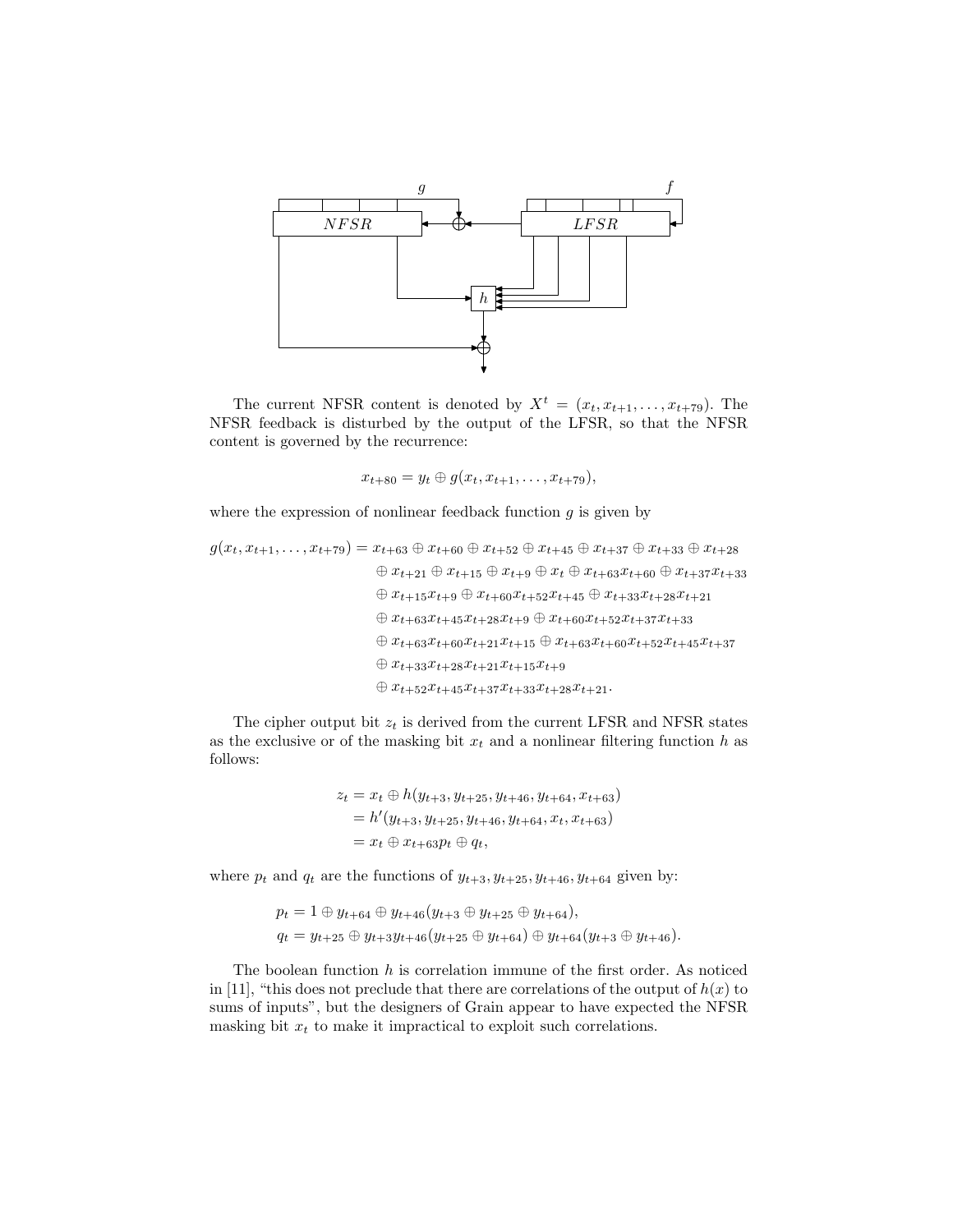The key and IV setup consists of loading the key bits in the NFSR, loading the 64-bit IV followed by 16 ones in the LFSR, and clocking the cipher 160 times in a special mode where the output bit is fed back into the LFSR and the NFSR. Once the key and IV have been loaded, the keystream generation mode described above is activated and the keystream sequence  $(z_t)$  is produced.

#### 3 Deriving Linear Approximations of the LFSR Bits

#### 3.1 Linear Approximations Used to Derive the LFSR Bits

The purpose of the attack is, based on a keystream sequence  $(z_t)_{t=0...L-1}$  corresponding to an unknown key  $K$  and a known  $IV$  value, to recover the key  $K$ . The initial step of the attack is to derive a sufficient number  $N$  of linear approximation equations involving the 80 bits of the initial LFSR state  $Y^0 = (y_0, \ldots, y_{79})$ (or equivalently a sufficient number  $N$  of linear approximation equations involving bits of the sequence  $(y_t)$  to recover the value of  $Y^0$ . Hereafter, as will be shown in Section 5, the initial NFSR state  $X^0$  and the key K can then be easily recovered.

The starting point for the attack consists in noticing that though the NFSR feedback function g is balanced, the function g' given by  $g'(X^t) = g(X^t) \oplus x_t$  is unbalanced. We have:

$$
Pr{g'(Xt) = 1} = \frac{522}{1024} = \frac{1}{2} + \epsilon_{g'},
$$

where  $\epsilon_{g'} = \frac{5}{512}$ . It is useful to notice that the restriction of  $g'$  to input values  $X<sup>t</sup>$ such that  $x_{t+63} = 0$  is totally balanced and that the imbalance of the function g' is exclusively due to the imbalance of the restriction of g' to input values  $X<sup>t</sup>$ such that  $x_{t+63} = 1$ .

If one considers one single output bit  $z_t$ , the involvement of the masking bit  $x_t$  in the expression of  $z_t$  makes it impossible to write any useful approximate relation involving only the  $Y^t$  bits. But if one considers the sum  $z_t \oplus z_{t+80}$  of two keystream bits output at a time interval equal to the NFSR length 80, the  $x_t \oplus x_{t+80}$  contribution of the corresponding masking bits is equal to  $g'(X^t) \oplus y_t$ , and is therefore equal to  $y_t$  with probability  $\frac{1}{2} + \epsilon_{g'}$ . As for the other terms of  $z_t \oplus z_{t+80}$ , they can be approximated by linear functions of the bits of the sequence  $(y_t)$ . In more details:

$$
z_t \oplus z_{t+80} = g'(X^t) \oplus y_t \oplus h(y_{t+3}, y_{t+25}, y_{t+46}, y_{t+64}, x_{t+63})
$$
  

$$
\oplus h(y_{t+83}, y_{t+105}, y_{t+126}, y_{t+144}, x_{t+143}).
$$

To find linear approximations of the term  $h(y_{t+3}, y_{t+25}, y_{t+46}, y_{t+64}, x_{t+63})$ , we can restrict our search, since the restriction of  $g'(X<sup>t</sup>)$  to input values such that  $x_{t+63} = 0$  is balanced, to input values such that  $x_{t+63} = 1$ , which amounts to finding linear approximations of  $p_t \oplus q_t$ .

We found a set of two best linear approximations for this function, namely:

$$
L_1 = \{y_{t+3} \oplus y_{t+25} \oplus y_{t+64} \oplus 1; y_{t+25} \oplus y_{t+46} \oplus y_{t+64} \oplus 1\}.
$$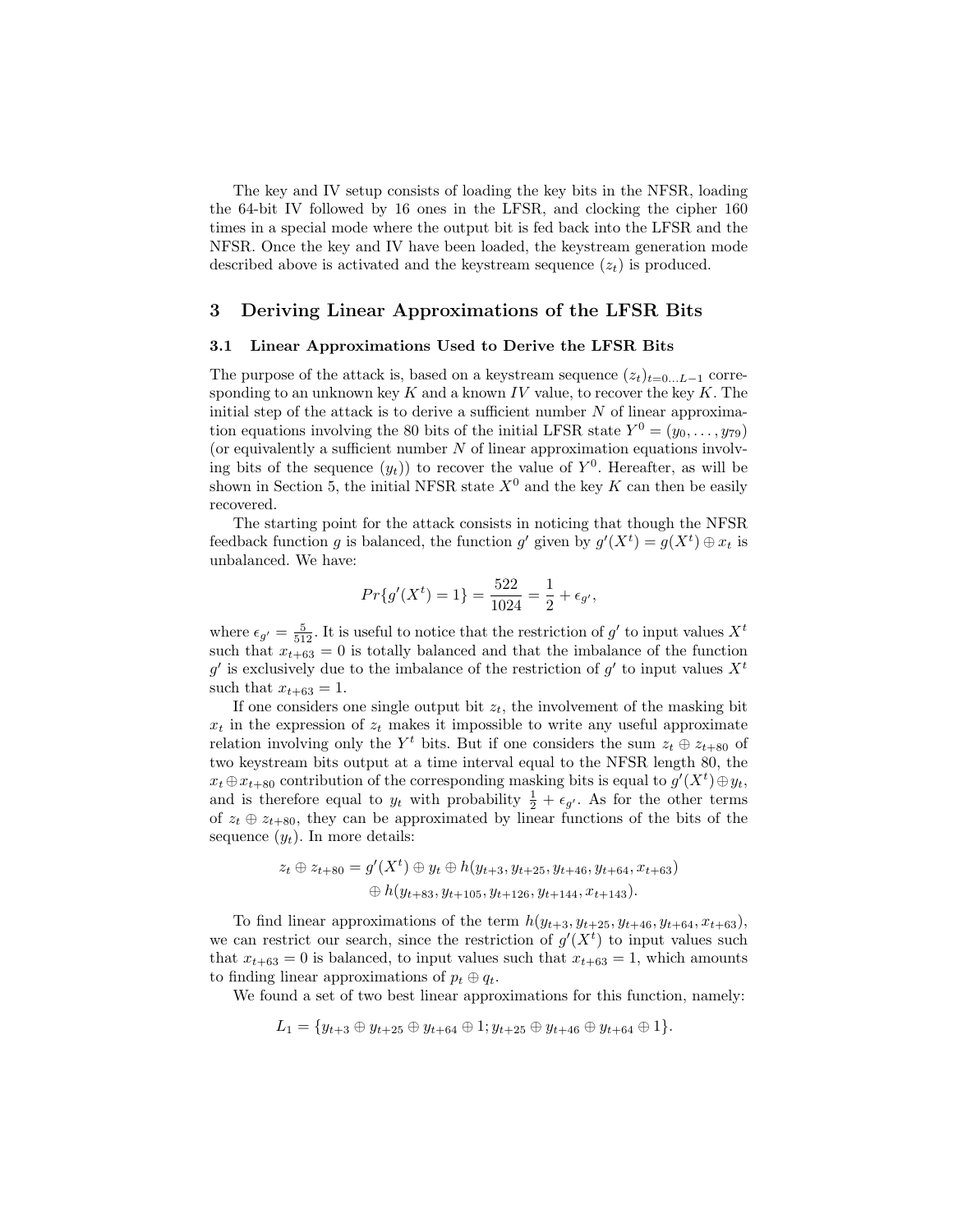Each of the approximations of  $L_1$  is valid with a probability  $\frac{1}{2} + \epsilon_1$ , where  $\epsilon_1 = \frac{1}{4}$ .

Now the term  $h(y_{t+83}, y_{t+105}, y_{t+126}, y_{t+144}, x_{t+143})$  is equal to either  $q_{t+80}$ or  $p_{t+80} \oplus q_{t+80}$ , with a probability  $\frac{1}{2}$  for both expressions. We found a set of 8 best simultaneous linear approximations for these two expressions, namely:

$$
L_2 = \{ y_{t+83} \oplus y_{t+144} \oplus 1; \qquad y_{t+83} \oplus y_{t+105} \oplus y_{t+126} \oplus y_{t+144} \oplus 1; \ny_{t+83} \oplus y_{t+126} \oplus y_{t+144}; y_{t+83} \oplus y_{t+105} \oplus y_{t+126}; \ny_{t+83} \oplus y_{t+105}; \qquad y_{t+83} \oplus y_{t+105} \oplus y_{t+144} \oplus 1; \ny_{t+105} \oplus y_{t+144}; \qquad y_{t+105} \oplus y_{t+126} \oplus y_{t+144} \oplus 1; \}.
$$

Each of the 8 approximations of  $L_2$  has an average probability  $\epsilon_2 = \frac{1}{8}$  of being valid.

Thus, we have found 16 linear approximations of  $z_t \oplus z_{t+80}$ , namely all the linear expressions of the form

$$
y_t \oplus l_1(y_{t+3}, y_{t+25}, y_{t+46}, y_{t+64}) \oplus l_2(y_{t+83}, y_{t+105}, y_{t+126}, y_{t+144}),
$$

where  $l_1 \in L_1$  and  $l_2 \in L_2$ . Each of these approximations is valid with a probability  $\frac{1}{2} + \epsilon$ , where  $\epsilon$  is derived from  $\epsilon_{g'}$ ,  $\epsilon_1$ , and  $\epsilon_2$  using the Piling-up Lemma:

$$
\epsilon = \frac{1}{2} \cdot 2^2 \cdot \epsilon_{g'} \cdot \epsilon_1 \cdot \epsilon_2 = \frac{5}{4096} \simeq 2^{-9.67}.
$$

The extra multiplicative factor of  $\frac{1}{2}$  takes into account the fact that the considered approximations are only valid when  $x_{t+63} = 1$ . The LFSR derivation attacks of Section 4 exploit these 16 linear approximations.

#### 3.2 Generalisation of the Attack Method

In this Section, we try to generalise the previous approximation method. The purpose is not to find better approximations than those identified in Section 3.1, but to derive some design criteria on the boolean functions  $g$  and  $h'$ . However in the previous approximation, we used the fact that the bias of  $g$  depends on the value of  $x_{t+63}$ , so that the approximations of g and h' are not correct independently. We do not take this phenomenon into account in this Section. Therefore, we only provide a simplified picture of potential generalised attacks.

The function  $g(X^t, Y^t)$  operates on  $w(g) = w_L(g) + w_N(g)$  variables taken from the LFSR and the NFSR, where  $w_L(g)$  is the number of variables taken from the LFSR and  $w_N(g)$  the number of variables taken from the NFSR. Let the function  $A_g(X^t, Y^t)$  be a linear approximation of the function g, i.e.

$$
A_g(X^t, Y^t) = \bigoplus_{i=0}^{w_N(g)-1} d_i x_{t+\phi_g(i)} \oplus \bigoplus_{j=0}^{w_L(g)-1} c_j y_{t+\psi_g(j)}, \quad c_j, d_i \in \mathbb{F}_2,\qquad(1)
$$

such that the distance between  $g(\cdot)$  and  $A_g(\cdot)$  defined by:

$$
d_g = \sharp \{ x \in \mathbb{F}_2^{w(g)} : A_g(x) \neq g(x) \} > 0,
$$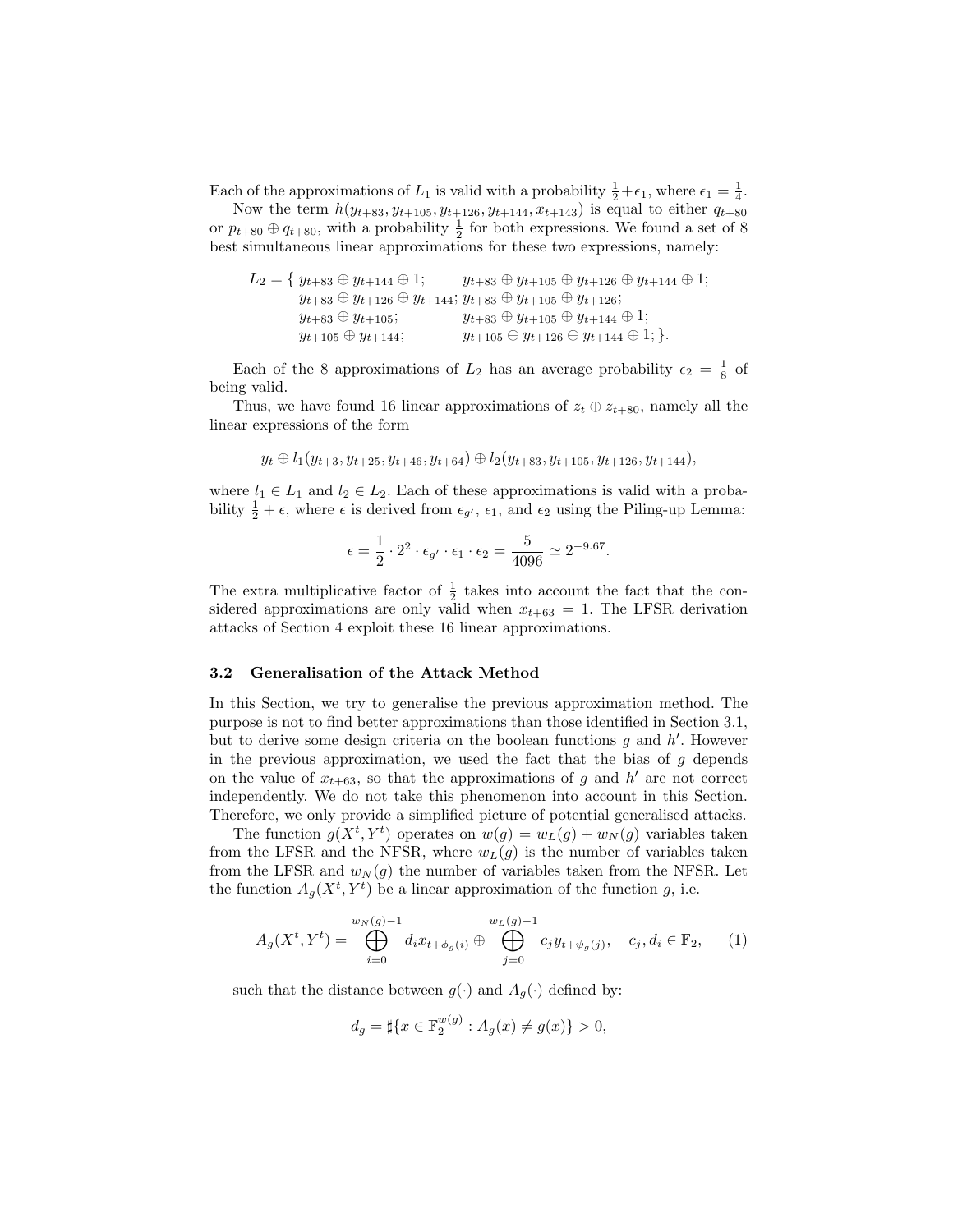is strictly larger than zero. Then, we have

$$
\Pr\{A_g(x) \neq g(x)\} = \frac{1}{2^{w(g)}} d_g,
$$

i.e.

$$
Pr{A_g(x) + g(x) = 0} = 1/2 + \epsilon_g,
$$

where the bias is:

$$
\epsilon_g = 1/2 - 2^{-w(g)}d_g.
$$

Similarly, the function  $h'(X^t, Y^t)$  can also be approximated by some linear expressions of the form:

$$
A_{h'}(X^t, Y^t) = \bigoplus_{i=0}^{w_N(h')-1} k_i x_{t+\phi_{h'}(i)} \oplus \bigoplus_{j=0}^{w_L(h')-1} l_j y_{t+\psi_{h'}(j)}, \quad k_j, l_i \in \mathbb{F}_2. \tag{2}
$$

Recall,  $z_t \triangleq A_{h'}(\cdot)$  with some probability p. Knowing the expressions (1) and (2), one can sum up together  $w_N(A_q(\cdot))$  expressions of  $A_{h'}(\cdot)$  at different times t, in such a way that all terms  $X^{\bar{t}}$  will be eliminated (just because the terms  $X^t$  will be cancelled due to the parity check function  $A_q(\cdot)$ , leaving the terms  $Y<sup>t</sup>$  and noise variables only). Note also that any linear combination of  $A_{h'}(\cdot)$  is a linear combination of the keystream bits  $z_t$ .

The sum of  $w_N(A_g(\cdot))$  approximations  $A_{h'}(\cdot)$  will introduce  $w_N(A_g(\cdot))$  independent noise variables due to the approximation at different time instances. Moreover, the cancellation of the terms  $X<sup>t</sup>$  in the sum will be done by the parity check property of the approximation  $A_q(\cdot)$ . If the function  $A_{h'}(\cdot)$  contains  $w_N(A_{h'})$  terms from  $X^t$ , then the parity cancellation expression  $A_g(\cdot)$  will be applied  $w_N(A_{h'})$  times. Each application of the cancellation expression  $A_g(\cdot)$  will introduce another noise variable due to the approximation  $N_q : g(\cdot) \to A_q(\cdot)$ . Therefore, the application of the expression  $A_g(\cdot)$   $w_N(A_{h'})$  times will introduce  $w_N(A_{h'})$  additional noise variables  $N_g$ . Accumulating all above and following the Piling-up Lemma, the final correlation of such a sum (of the linear expression on  $Y<sup>t</sup>$ ) is given by the following Theorem.

**Theorem 1.** There always exists a linear relation in terms of bits from the state of the LFSR and the keystream, which have the bias:

$$
\epsilon = 2^{(w_N(A_{h'}) + w_N(A_g) - 1)} \cdot \epsilon_g^{w_N(A_{h'})} \cdot \epsilon_{h'}^{w_N(A_g)},
$$

where  $A_g(\cdot)$  and  $A_{h'}(\cdot)$  are linear approximations of the functions  $g(\cdot)$  and  $h'(\cdot)$ , respectively, and:

$$
\Pr\{A_g(\cdot) = g(\cdot)\} = 1/2 + \epsilon_g, \qquad \Pr\{A_{h'}(\cdot) = h'(\cdot)\} = 1/2 + \epsilon_{h'}.
$$

This theorem gives us a criteria for a proper choice of the functions  $g(\cdot)$ and  $h'(\cdot)$ . The biases  $\epsilon_g$  and  $\epsilon_{h'}$  are related to the *nonlinearity* of these boolean functions, and the values  $w_N(A_g)$  and  $w_N(A_{h'})$  are related to the *correlation* immunity property; however, there is a well-known trade-off between these two properties [27]. Unfortunately, in the case of Grain the functions  $g(\cdot)$  and  $h'(\cdot)$ were improperly chosen.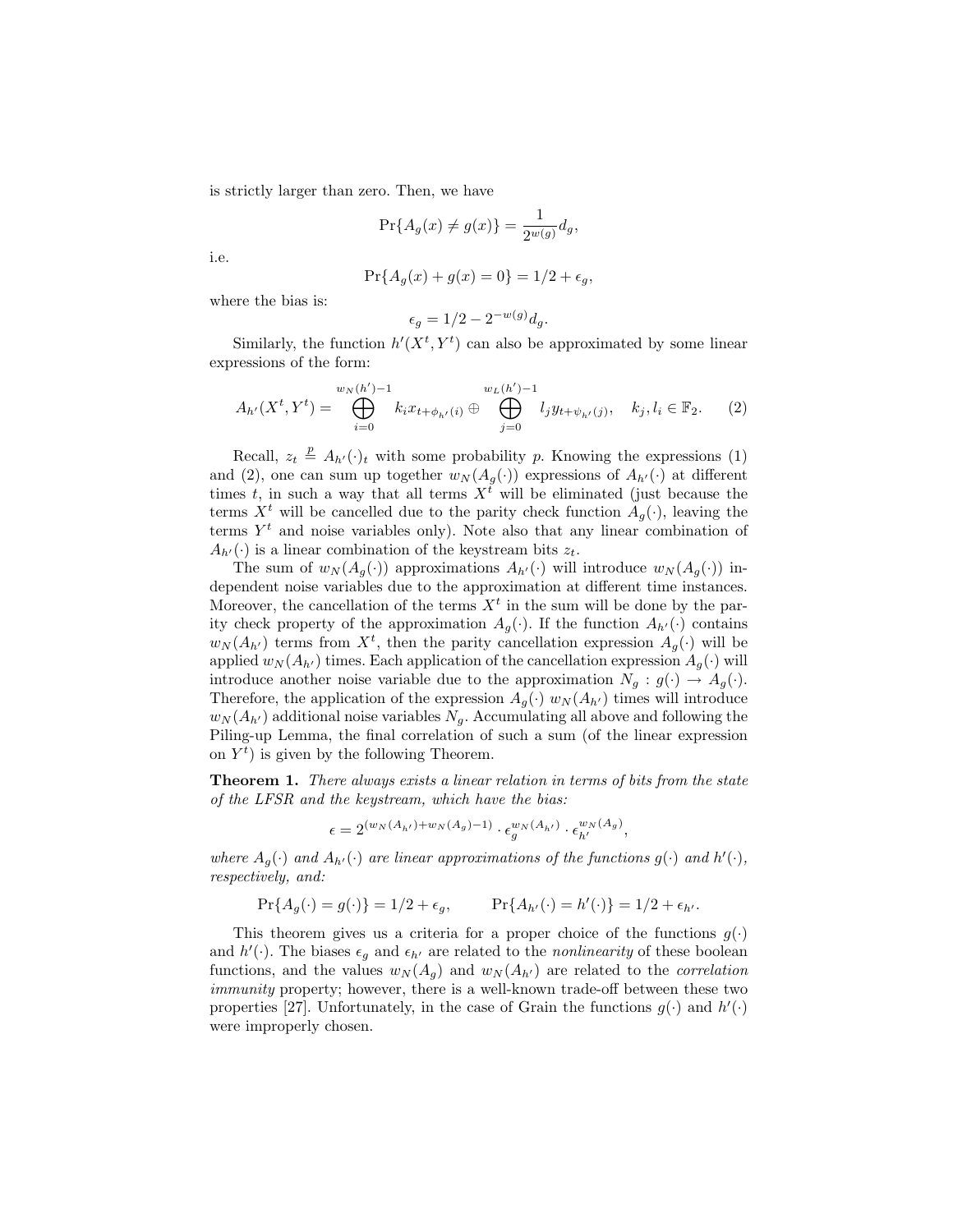## 4 Deriving the LFSR Initial State

In the former Section, we have shown how to derive an arbitrary number  $N$  of linear approximation equations in the  $n = 80$  initial LFSR bits, of bias  $\epsilon \simeq 2^{-9.67}$ each, from a sufficient number of keystream bits. Let us denote these equations by:

$$
\bigoplus_{i=0}^{n-1} \alpha_i^j \cdot y_i = b^j, j = 1, \dots, N.
$$

In this Section we show how to use these relations to derive the initial LFSR state  $Y^0$ . This can be seen as a decoding problem, up to the fact that the code length is not fixed in advance and one has to find an optimal trade-off between the complexities of deriving a codeword (i.e. collecting an appropriate number of linear approximation equations) and decoding this codeword.

An estimate of the number N of linear approximation equations needed for the right value of the unknown to maximize the indicator

$$
I = \sharp \bigg\{ j \in \{1, \ldots, N\} \bigg| \bigoplus_{i=0}^{n-1} \alpha_i^j \cdot y_i = b^j \bigg\},\
$$

or at least to be very likely to provide say one of the two or three highest values of I, can be determined as follows.

Under the heuristic assumption that for the correct (respectively incorrect) value of  $Y^0$ , I is the sum of N independent binary variables  $x_i$  distributed according to the Bernoulli law of parameters  $p = Pr\{x_i = 1\} = \frac{1}{2} - \epsilon$  and  $q = Pr\{x_i = 0\} = \frac{1}{2} + \epsilon$  (resp. the Bernoulli law of parameters  $Pr\{x_i = 1\} = \frac{1}{2}$ and  $Pr\{x_i = 0\} = \frac{1}{2}$ , mean value  $\mu = \frac{1}{2}$ , and standard deviation  $\sigma = \frac{1}{2}$ , N can be derived by introducing a threshold of say  $T = N(\frac{1}{2} + \frac{3\epsilon}{4})$  for I and requiring: (*i*) that the probability that I is larger than T for an incorrect value of  $Y^0$  is less than a suitably chosen false alarm probability  $p_{fa}$ ; *(ii)* that the probability that  $I$  is lower than  $T$  for the correct value is less than a non detection probability  $p_{nd}$  of say 1%. For practical values of  $p_{fa}$ , the first condition is by far the most demanding. Setting the false alarm rate to  $p_{fa} = 2^{-n}$  ensures that the number of false alarms is less than 1 in average.

Due to the Central Limit Theorem,  $\frac{\sum x_i - N\mu}{\sqrt{N}\sigma}$  is distributed according to the normal law, so that:

$$
Pr\left\{\frac{1}{N}\sum x_i - \mu > \frac{3\epsilon}{4}\right\} = Pr\left\{\frac{\sum x_i - N\mu}{\sqrt{N}\sigma} > \frac{3\sqrt{N}\epsilon}{4\sigma}\right\} \tag{3}
$$

can be approximated by  $\frac{1}{\sqrt{2}}$  $\frac{1}{2\pi} \int_{\lambda}^{+\infty} e^{-\frac{t^2}{2}} dt$ , where  $\lambda = \frac{3\sqrt{N}\epsilon}{2}$ . Consequently, if N is selected in such a way that  $\frac{3\sqrt{N}\epsilon}{2} = \lambda$ , i.e.

$$
N = \left(\frac{2\lambda}{3\epsilon}\right)^2,
$$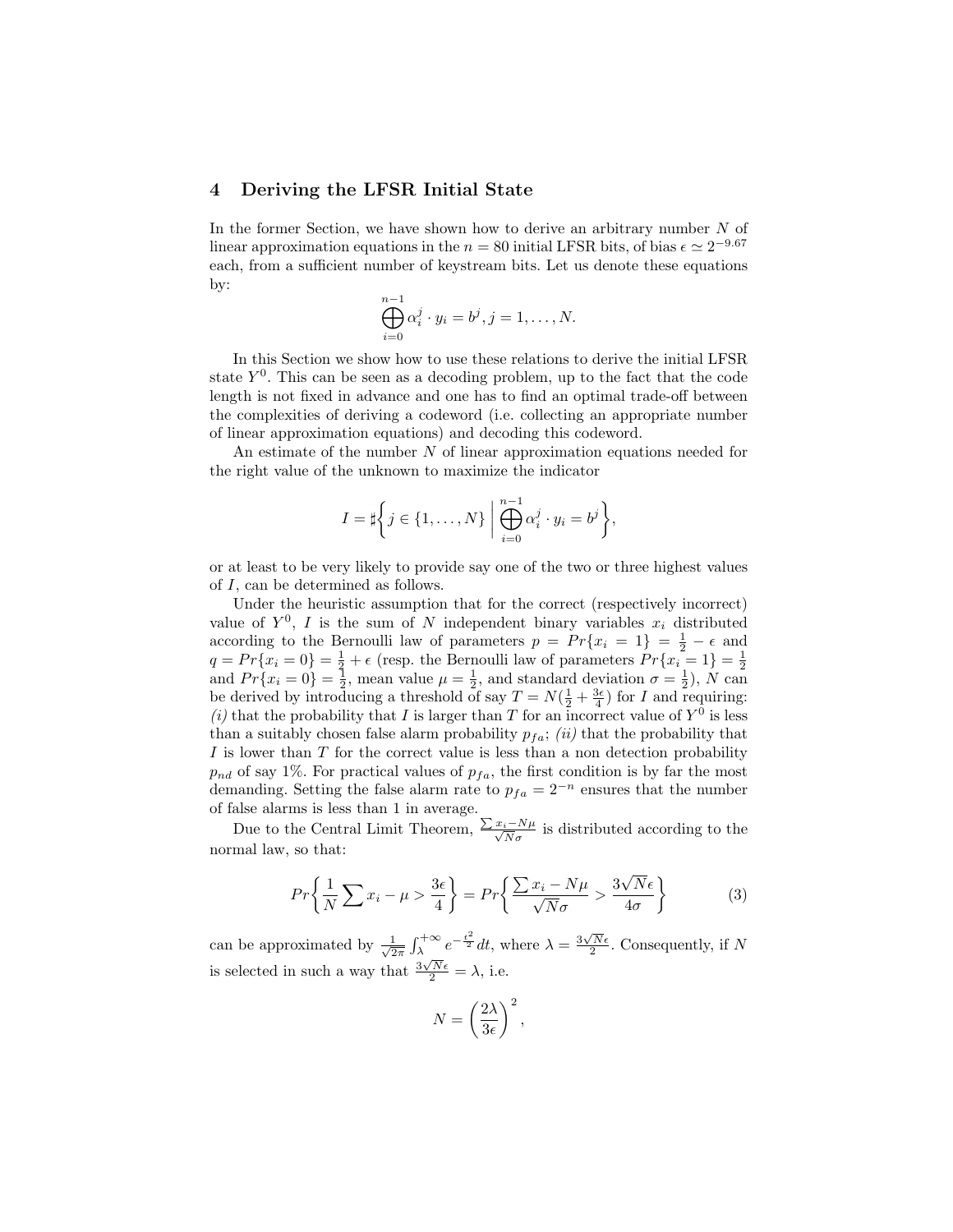where  $\lambda$  is given by:

$$
\frac{1}{\sqrt{2\pi}} \int_{\lambda}^{+\infty} e^{-\frac{t^2}{2}} dt = p_{fa} = 2^{-n},
$$

then inequality 3 is satisfied.

A naive LFSR derivation method would consist of collecting N approximate equations, computing the indicator  $I$  independently for each of the  $2^n$  possible values of  $Y^0$  and retaining those  $Y^0$  candidates leading to a value of I larger than the  $N(\frac{1}{2} + \frac{3\epsilon}{4})$  threshold. This method would require a low number of keystream bits (say  $\frac{N+80}{16}$ ) but the resulting complexity  $N \cdot 2^{80}$  would be larger than the one of exhaustive key search.

In the rest of this Section, we show that much lower complexities can be obtained by using the fast Walsh transform algorithm and a few extra filtering techniques in order to speed up computations of correlation indicators. Former examples of applications of similar Fast Fourier Transform techniques in order to significantly decrease the total complexity of correlation attacks can be found in [4] [9] [16].

## 4.1 Use of the Fast Walsh Transform to Speed up Correlation Computations

Basic Method. Let us consider the following problem. Given a sufficient number M of linear approximation equations of bias  $\epsilon$  involving m binary variables  $y_0$  to  $y_{m-1}$ , how to efficiently determine these m variables? Let us denote these M equations by  $\sum_{i=0}^{m-1} \alpha_i^j \cdot y_j = b^j, j = 1, \ldots, M$ . For a sufficiently large value of M, one can expect the right value of  $(y_0, \ldots, y_{m-1})$  to be the one maximizing the indicator:

$$
I(y_0, \dots, y_{m-1}) = \sharp \left\{ j \in \{1, \dots, M\} \; \middle| \; \sum_{i=0}^{m-1} \alpha_i^j \cdot y_j = b^j \right\}
$$

$$
= \frac{M}{2} + \frac{1}{2} \cdot S(y_0, \dots, y_{m-1}),
$$

where:

$$
S(y_0, ..., y_{m-1}) = \sharp \left\{ j \in \{1, ..., M\} \; \middle| \; \sum_{i=0}^{m-1} \alpha_i^j \cdot y_i = b^j \right\}
$$

$$
-\sharp \left\{ j \in \{1, ..., M\} \; \middle| \; \sum_{i=0}^{m-1} \alpha_i^j \cdot y_i \neq b^j \right\}.
$$

Equivalently one can expect  $(y_0, \ldots, y_{m-1})$  to be the value which maximizes the indicator  $S(y_0, \ldots, y_{m-1})$ . Instead of computing all of  $2^m$  values of  $S(y_0, \ldots, y_{m-1})$  independently, one can derive these values in a combined way using fast Walsh transform computations in order to save time.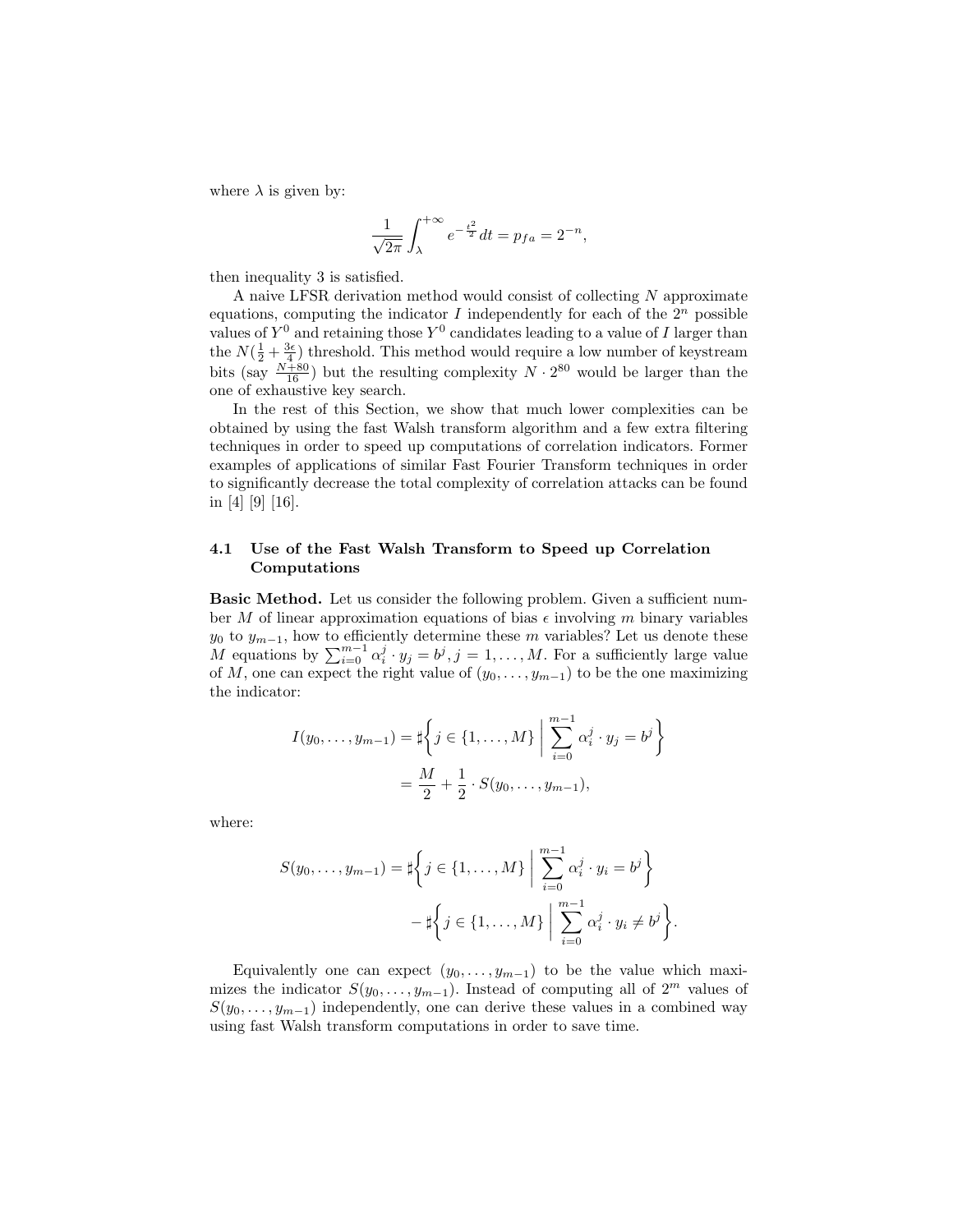Let us recall the definition of the Walsh transform. Given a real function of  $m$ binary variables  $f(x_1, \ldots, x_{m-1})$ , the Walsh transform of f is the real function of m binary variables  $F = W(f)$  defined by:

$$
F(u_0,\ldots,u_{m-1})=\sum_{x_0,\ldots,x_{m-1}\in\{0,1\}^m}f(x_0,\ldots,x_{m-1})(-1)^{u_0x_0+\ldots+u_{m-1}x_{m-1}}.
$$

Let us define the function  $s(\alpha_0, \ldots, \alpha_{m-1})$  by:

$$
\sharp \{ j \in \{1, ..., M\} \mid (\alpha_0^j, ..., \alpha_{m-1}^j) = (\alpha_0, ..., \alpha_{m-1}) \land b^j = 1 \} - \sharp \{ j \in \{1, ..., M\} \mid (\alpha_0^j, ..., \alpha_{m-1}^j) = (\alpha_0, ..., \alpha_{m-1}) \land b^j = 0 \}.
$$

The function  $s$  can be computed in  $M$  steps. Moreover, it is easy to check that the Walsh transform of  $s$  is  $S$ , i.e.

$$
\forall (y_0, \ldots, y_{m-1}) \in \{0, 1\}^m, W(s)(y_0, \ldots, y_{m-1}) = S((y_0, \ldots, y_{m-1})).
$$

Therefore, the computational cost of the estimation of all the  $2<sup>m</sup>$  values of S using fast Walsh transform computations is  $M + m \cdot 2^m$ ; the required memory is  $2^m$ .

**Improved Hybrid Method.** More generally, if  $m_1 < m$ , one can use the following hybrid method between exhaustive search and Walsh transform in order to save space.

For each of the  $2^{m-m_1}$  values of  $(y_{m_1},..., y_{m-1})$ , define the associated restriction  $S'$  of S as the  $m_1$  bit boolean function given by:

$$
S'(y_0, ..., y_{m_1-1}) = \sharp \left\{ j \in \{1, ..., M\} \; \middle| \; \sum_{i=0}^{m_1-1} \alpha_i^j \cdot y_i = \sum_{i=m_1}^m \alpha_i^j \cdot y_i \oplus b^j \right\}
$$

$$
-\sharp \left\{ j \in \{1, ..., M\} \; \middle| \; \sum_{i=0}^{m_1-1} \alpha_i^j \cdot y_i \neq \sum_{i=m_1}^m \alpha_i^j \cdot y_i \oplus b^j \right\}.
$$

It is easy to see that if we define  $s'(\alpha_0, \ldots, \alpha_{m_1-1})$  as

$$
\sharp \left\{ j \in \{1, \ldots, M\} \; \middle| \; (\alpha_0^j, \ldots, \alpha_{m_1-1}^j) = (\alpha_0, \ldots, \alpha_{m_1-1}) \wedge \sum_{i=m_1}^m \alpha_i^j \cdot y_i \oplus b^j = 1 \right\}
$$
  

$$
-\sharp \left\{ j \in \{1, \ldots, M\} \; \middle| \; (\alpha_0^j, \ldots, \alpha_{m_1-1}^j) = (\alpha_0, \ldots, \alpha_{m_1-1}) \wedge \sum_{i=m_1}^m \alpha_i^j \cdot y_i \oplus b^j = 0 \right\},\
$$

then  $S'$  is the Walsh transform of  $s'$ .

Therefore, the computational cost of the estimation of all the  $2<sup>m</sup>$  values of S using this method is  $2^{m-m_1}(M + m_1 \cdot 2^{m_1})$ . If we compare this with the former basic Walsh transform method, we see that the required memory decreases from  $2^m$  to  $2^{m_1}$ , whereas the time complexity increase remains negligible as long as  $m_1 \ll log_2(M)$ .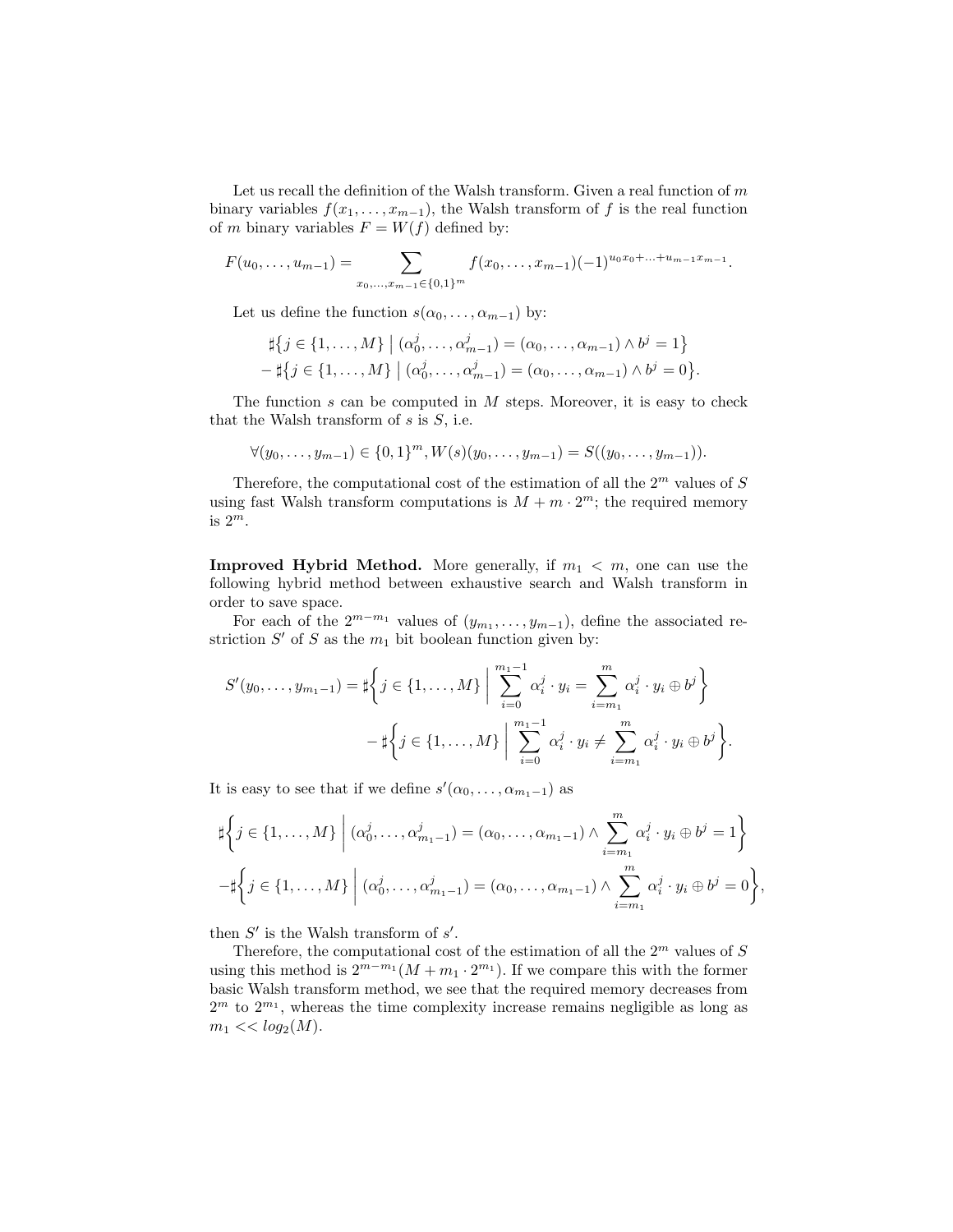#### 4.2 First LFSR Derivation Technique

In order to reduce the LFSR derivation complexity when compared with the naive method of complexity  $N \cdot 2^n$ , we can exploit more keystream to produce more linear approximation equations in the unknowns  $y_0$  to  $y_{n-1}$ , and retain only those equations involving the  $m < n$  variables  $y_0$  to  $y_{m-1}$ , i.e. which coefficients in the  $n - m$  variables  $y_m$  to  $y_{n-1}$  are equal to 0.

Thus a fraction of about  $2^{m-n}$  of the relations are retained and we have to collect about  $N2^{n-m}$  approximate relations to retain N relations. This requires a number of keystream bits of:

$$
\frac{N2^{n-m}+80}{16}.
$$

As seen in the former Section, once the relations have been filtered, the computational cost of the derivation of the values of these  $m$  variables using fast Walsh transform computations is about  $m2^m$  for the basic method, and more generally  $2^{m-m_1}(N+m_12^{m_1})$  if fast Walsh transform computations are applied to a restricted set of  $m_1 < m$  variables.

Thus, the overall time complexity of this method is:

$$
N2^{n-m} + m2^m,
$$

and more generally:

$$
N2^{n-m} + 2^{m-m_1}(N+m_12^{m_1}).
$$

Once the m variables  $y_0$  to  $y_{m-1}$  have been recovered, one can either reiterate the same technique for other choices of the  $m$  unknown variables, which increases the complexity by a factor of less than 2 if  $m \geq \frac{n}{2}$ , or test each of the  $2^{n-m}$ candidates in the next step of the attack (NFSR and key derivation).

An estimate of the number  $N$  of equations needed is given by

$$
N = \left(\frac{2\lambda}{3\epsilon}\right)^2,
$$

where  $\lambda$  is determined by the condition  $\frac{1}{\sqrt{2}}$  $\frac{1}{2\pi} \int_{\lambda}^{+\infty} e^{-\frac{t^2}{2}} dt = 2^{-m}$ . This condition ensures that the expected number of false alarm is less than 1.

The minimal complexity is obtained for  $m = 49$ . For this parameter value, we have  $\lambda = 7.87$  and  $N = 2^{24}$ . The attack complexity is about  $2^{55}$ , the number of keystream bits needed is around  $2^{51}$ , and the memory needed is about  $2^{49}$ .

#### 4.3 Second LFSR Derivation Technique

An alternative method is to derive new linear approximation equations (of lower bias) involving  $m < n$  unknown variables  $y_0$  to  $y_{m-1}$  by combining the R available approximate equations of bias  $\epsilon$  pairwise, and retaining only those pairs of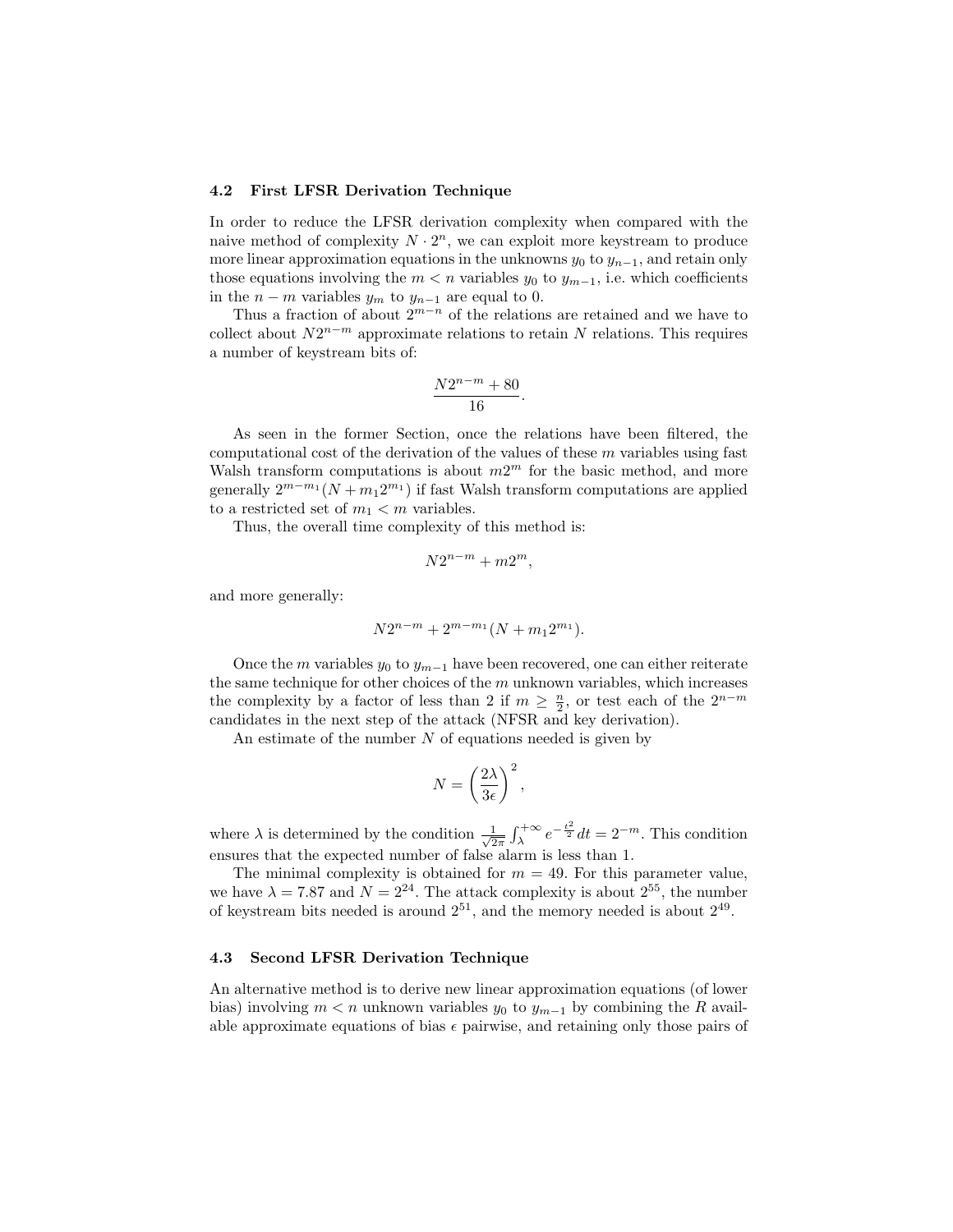relations for which the  $n - m$  last coefficients collide. One obtains in this way about  $N' = R^2 \cdot 2^{m-n-1}$  new affine equations in  $y_0$  to  $y_{m-1}$ , of bias  $\epsilon' = 2\epsilon^2$ . The allocation of the  $m$  variables maximizing the number of satisfied equations can be found by fast Walsh computations as explained in the former Section.

The number N' of relations needed is about  $\left(\frac{2\lambda}{3\epsilon'}\right)^2$ , where  $\lambda$  is determined by the condition  $\frac{1}{\sqrt{2}}$  $\frac{1}{2\pi} \int_{\lambda}^{+\infty} e^{-\frac{t^2}{2}} dt = 2^{-m}$ . The required number R of relations of bias  $\epsilon$  is therefore  $R = (N'2^{n-m+1})^{\frac{1}{2}}$ , and the number of keystream bits needed is about  $\frac{R+80}{16}$ . The complexity of the derivation of the N' relations is  $\max(R, N') = \max((N'2^{n-m+1})^{\frac{1}{2}}, N').$ 

Once the  $N'$  relations have been derived, the computational cost of the derivation of the values of these  $m$  variables using fast Walsh transform computations is about  $m \cdot 2^m$  for the basic method, and more generally if fast Walsh transform computations are applied to a restricted set of  $m_1 < m$  variables it costs  $2^{m-m_1}(N' + m_1 \cdot 2^{m_1}).$ 

Thus the total complexity of the derivation of the  $m$  LFSR bits is:

$$
\max((N'2^{n-m+1})^{\frac{1}{2}}, N') + m2^m,
$$

and more generally:

$$
\max((N'2^{n-m+1})^{\frac{1}{2}}, N') + 2^{m-m_1}(N' + m_1 2^{m_1}).
$$

The minimal complexity is obtained for  $m = 36$ . For this parameter value, we have  $\lambda = 6.65$  and  $N' = 2^{41}$ . The attack complexity is about  $2^{43}$ , the number of keystream bits needed is about  $2^{38}$  and the memory required is about  $2^{42}$ .

## 5 Recovering the NFSR Initial State and the Key

Once the initial state of the LFSR has been recovered, we want to recover the initial state  $(x_0, \ldots, x_{79})$  of the NFSR. Fortunately, the knowledge of the LFSR removes the nonlinearity of the output function and we can express each keystream bit  $z_i$  by one of the following four equations depending on the initial state of the LFSR:

$$
z_i = x_i
$$
,  $z_i = x_i \oplus 1$ ,  
\n $z_i = x_i \oplus x_{63+i}$ ,  $z_i = x_i \oplus x_{63+i} \oplus 1$ .

Since functions  $p$  and  $q$  underlying  $h$  are balanced, each equation has the same occurrence probability. We are going to use the non linearity of the output function to recover the initial state of the NFSR by writing the equations corresponding to the first keystream bits.

The 16 first equations are linear equations involving only bits of the initial state of the NFSR because  $63 + i$  is lower than 80.

To recover all the bits of the initial state, we introduce a technique which consists of building chains of keystream bits. The equations for keystream bits  $z_{17}$  to  $z_{79}$  involve either one bit of the NFSR  $(z_i = x_i \text{ or } z_i = x_i \oplus 1)$  or two bits  $(z_i = x_i \oplus x_{63+i}$  or  $z_i = x_i \oplus x_{63+i} \oplus 1$ . An equation involving only one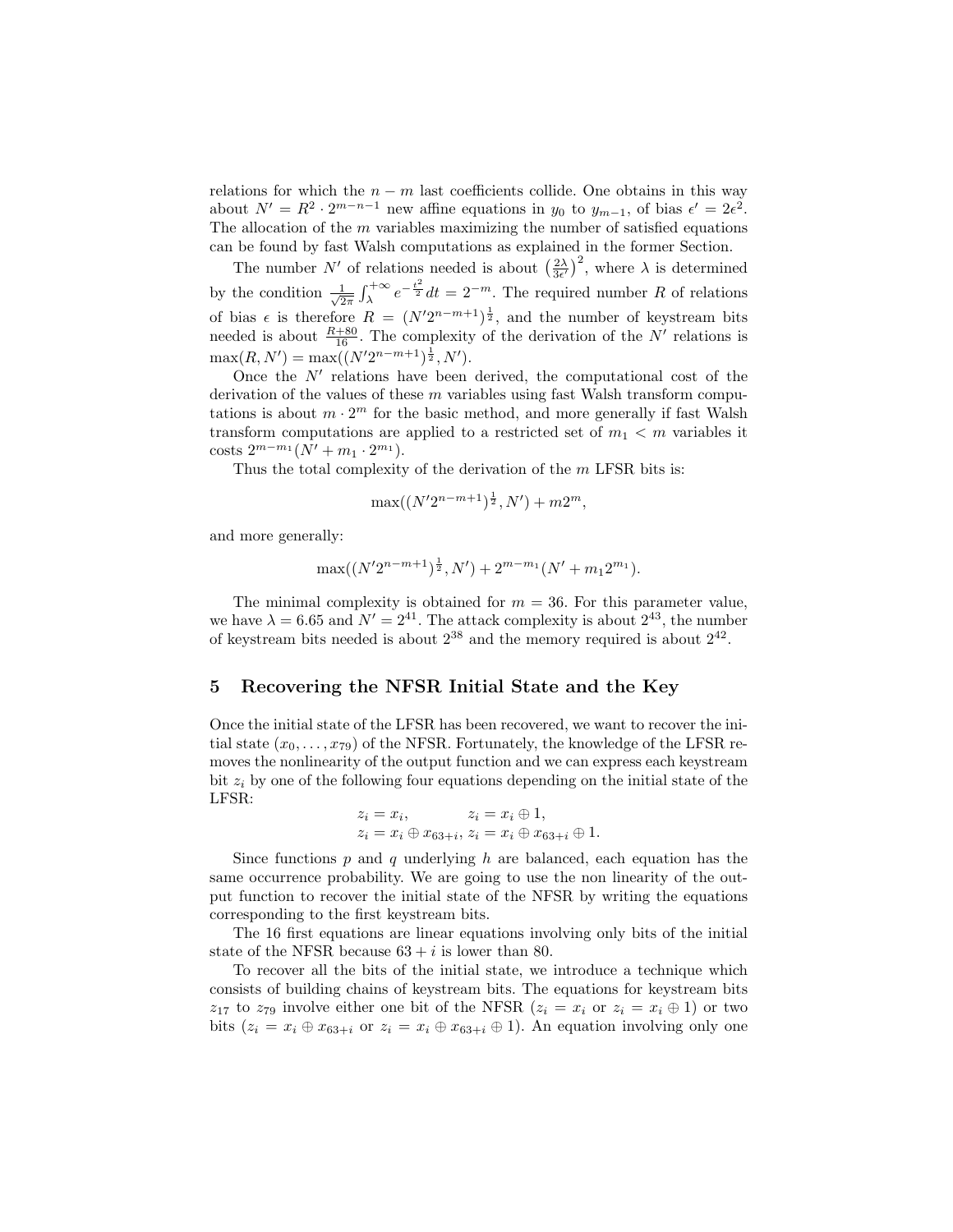bit allows us to instantly recover the value of the corresponding bit of the initial state. This can be considered as a chain of length 0. On the other hand, an equation involving two bits does not allow this because we do not know the value of  $x_{63+i}$  (for  $i > 16$ ).

However, by considering not only the equations for  $z_i$  but also all the equation for  $z_{k.63+i}$  for  $k \ge 1$ , we can cancel the bits we do not know and retrieve the value of  $x_i$ . With probability  $\frac{1}{2}$ , the equation for  $z_{63+i}$  involves one single unknown bit. Then it provides the value of  $x_{63+i}$  and consequently the value of  $x_i$ . Here the chain is of length 1, since we have to consider one extra equation to retrieve  $x_i$ . The equation for  $z_{63+i}$  can also involve two bits with probability  $\frac{1}{2}$ . Then we have to consider the equation of  $z_{2.63+i}$ , which can also either involve only one bit (we have a chain of length 2) or two bits and we have to consider more equations to solve. Each equation has a probability  $\frac{1}{2}$  to involve 1 or 2 bits. Consequently the probability that a chain is of length  $\overline{n}$  is  $\frac{1}{2^{n+1}}$  and the probability that a chain is of length strictly larger than *n* is  $\frac{1}{2^{n+1}}$ .

We want to recover the values of  $x_1, \ldots, x_{79}$ . We have to build 64 different chains. Let us consider  $L = 63 \cdot n$  bits of keystream. The probability that one of the chains is of length larger than n is less than  $= 64 \cdot 2^{-n-1}$  and therefore less than  $2^{-n+5}$ . If we want this probability to be bounded by  $2^{-10}$ , then  $n > 15$  and  $L > 945$  suffices. Consequently a few thousands of keystream bits are required to retrieve the initial state of the NFSR and the complexity of the operation is bounded by  $64 \cdot n$ .

Since the internal state transition function associated to the special key and IV setup mode is one to one, the key can be efficiently derived from the NFSR and LFSR states at the beginning of the keystream generation by running this function backward.

## 6 Simulations and Results

To confirm that our cryptanalysis is correct, we ran several experiments. First we checked the bias  $\epsilon$  of Section 3.1 by running the cipher with a known initial state of both the LFSR and the NFSR, computing the linear approximations, and counting the number of fulfilled relations for a very large number of relations. For instance we found that one linear approximation is satisfied 19579367 times out of 39060639, which gives an experimental bias of  $2^{-9.63}$ , to be compared with the theoretical bias  $\epsilon = 2^{-9.67}$ .

To check the two proposed LFSR reconstruction methods of Section 4, we considered a reduced version of Grain in order to reduce the memory and time required by the attack on a single computer: we shortened the LFSR by a factor of 2. We used an LFSR of size 40 with a primitive feedback polynomial and we reduced by two the distances for the tap entries of function  $h$ : we selected taps number 3, 14, 24, and 33, instead of 3, 25, 46, and 64 for Grain.

The complexity of the first technique for the actual Grain is  $2^{55}$  which is out of reach of a single PC. For our reduced version, the complexity given by the formula of Section 4.2 is only  $2^{35}$ . We exploited the 16 linear approximations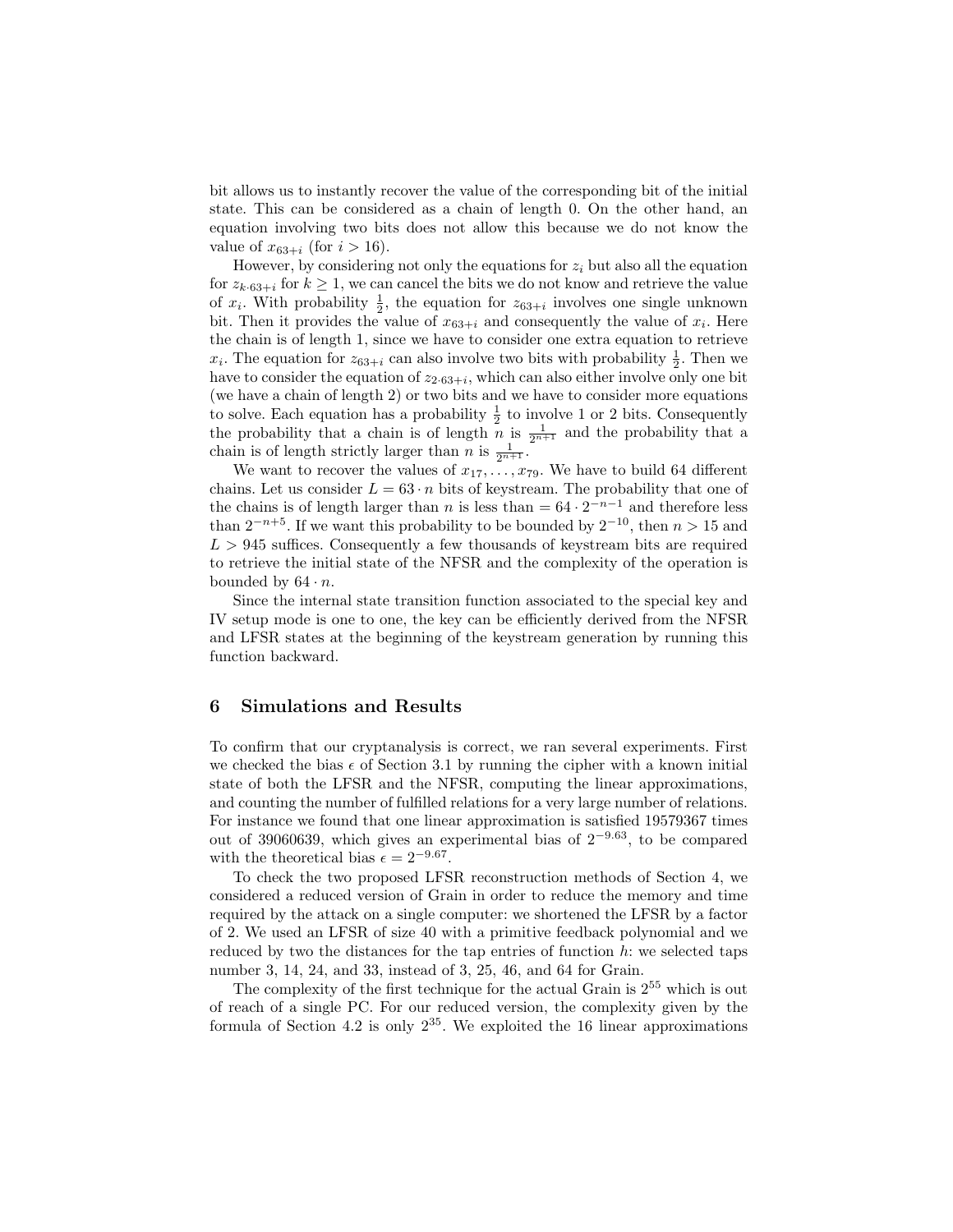to derive relations colliding on the first 11 bits. Consequently the table of the Walsh transform is only of size  $2^{29}$ . We used  $15612260 \simeq 2^{23}$  relations, which corresponds to a false alarm probability of  $2^{-29}$ . Our implementation needed around one hour to recover the correct value of the LFSR internal state on a computer with a Intel Xeon processor running at 2.5 GHz with 3 GB of memory. The Walsh transform computation took only a few minutes.

For the actual Grain, the second technique requires only  $2^{43}$  operations which is achievable by a single PC. However it also requires  $2^{42}$  of memory which corresponds to 350 GB of memory. We do not have such an amount of memory but for the reduced version the required memory is only  $2^{29}$ . Since the complexity given by the formula of Section 4.3 is dominated by the required number of relations to detect the bias, our simulation has a complexity close to  $2^{43}$ . In practice, we obtained a result after 4 days of computation on the same computer as above and  $2.5 \cdot 10^{12} \simeq 2^{41}$  relations where considered and allowed to recover the correct LFSR initial state.

Finally, we implemented the method of Section 5 to recover the NFSR. Given the correct initial state of the LFSR, and the first thousand keystream bits, our program recovers the initialization of the NFSR in a few seconds for a large number of different initializations of both the known LFSR and unknown NFSR. We also confirmed the failure probability assessed in Section 5 for this method (which corresponds to the occurrence probability of at least one chain of length larger than 15).

# 7 Conclusion

We have presented a key-recovery attack against Grain which requires  $2^{43}$  computations,  $2^{42}$  bits of memory, and  $2^{38}$  keystream bits. This attack suggests that the following slight modifications of some of the Grain features might improve its strength:

- Introduce several additional masking variables from the NFSR in the keystream bit computation.
- Replace the nonlinear feedback function  $g$  in such a way that the associated function  $g'$  be balanced (e.g. replace  $g$  by a 2-resilient function). However this is not necessarily sufficient to thwart all similar attacks.
- Modify the filtering function h in order to make it more difficult to approximate.
- Modify the function g and h to increase the number of inputs.

Following recent cryptanalysis of Grain including the key recovery attack reported here and distinguishing attacks based on the same kind of linear approximations as those presented in Section 3 [19] [26], the authors of Grain proposed a tweaked version of their algorithm  $[12]$ , where the functions g and h' have been modified. This novel version of Grain appears to be much stronger and is immune against the statistical attacks presented in this paper.

We would like to thank Matt Robshaw and Olivier Billet for helpful comments.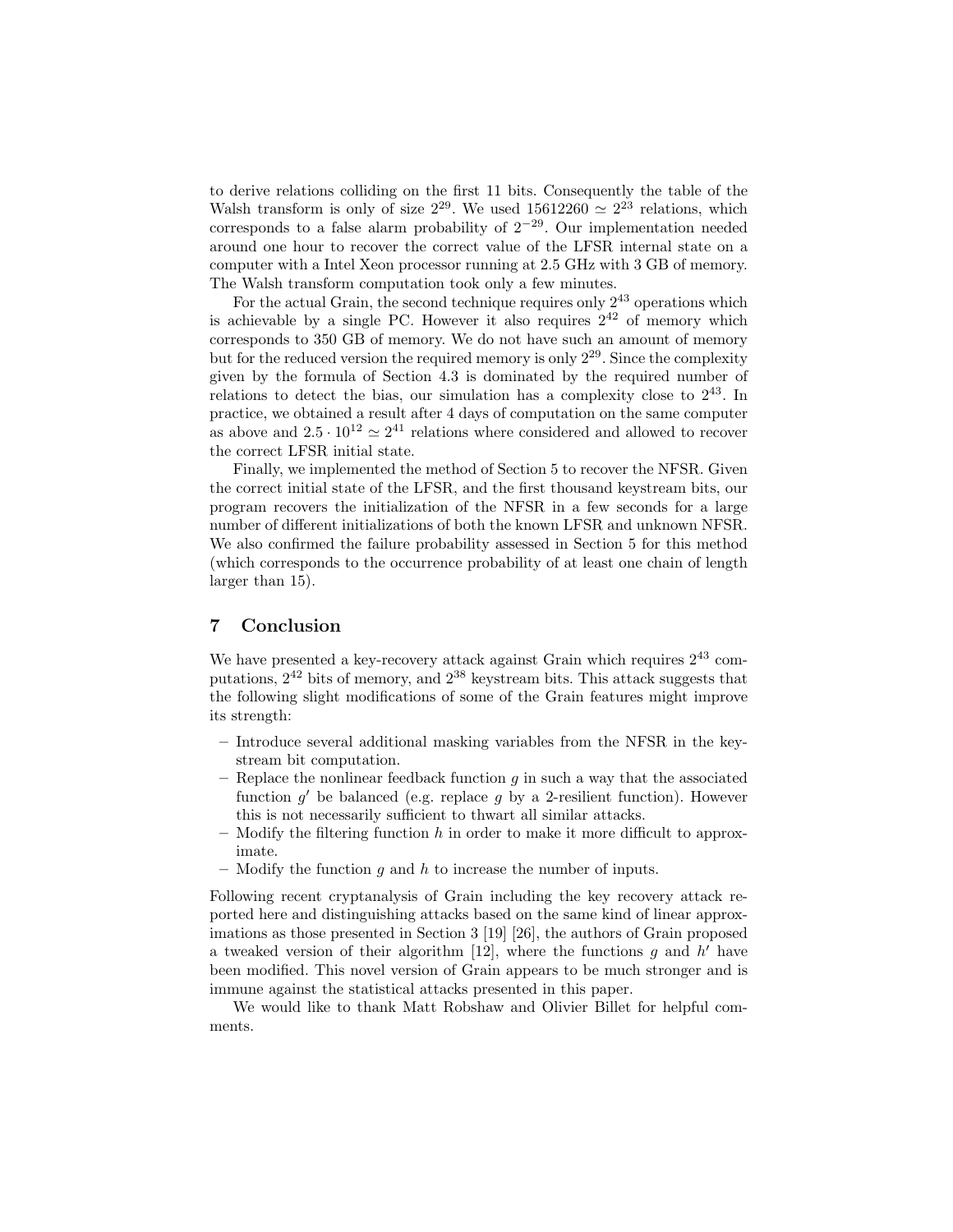## References

- 1. M. Briceno, I. Goldberg, and D. Wagner. A pedagogical implementation of A5/1. Available at http://jya.com/a51-pi.htm, Accessed August 18, 2003, 1999.
- 2. A. Canteaut and M. Trabbia. Improved fast correlation attacks using parity-check equations of weight 4 and 5. In B. Preneel, editor, Advances in Cryptology-EUROCRYPT 2000, volume 1807 of Lecture Notes in Computer Science, pages 573–588. Springer-Verlag, 2000.
- 3. V. Chepyzhov and B. Smeets. On a fast correlation attack on certain stream ciphers. In D. W. Davies, editor, Advances in Cryptology—EUROCRYPT'91, volume 547 of Lecture Notes in Computer Science, pages 176–185. Springer-Verlag, 1991.
- 4. M. W. Dodd. Applications of the Discrete Fourier Transform in Information Theory and Cryptology. PhD thesis, University of London, 2003.
- 5. ECRYPT. eSTREAM: ECRYPT Stream Cipher Project, IST-2002-507932. Available at http://www.ecrypt.eu.org/stream/, Accessed September 29, 2005, 2005.
- 6. P. Ekdahl and T. Johansson. Another attack on A5/1. In Proceedings of International Symposium on Information Theory, page 160. IEEE, 2001.
- 7. P. Ekdahl and T. Johansson. Another attack on A5/1. IEEE Transactions on Information Theory, 49(1):284–289, January 2003.
- 8. H. Englund and T. Johansson. A new simple technique to attack filter generators and related ciphers. In Selected Areas in Cryptography, pages 39–53, 2004.
- 9. H. Gilbert and P. Audoux. Improved fast correlation attacks on stream ciphers using FFT techniques. personnal communication, 2000.
- 10. J.D. Golić. Cryptanalysis of alleged A5 stream cipher. In W. Fumy, editor, Advances in Cryptology—EUROCRYPT'97, volume 1233 of Lecture Notes in Computer Science, pages 239–255. Springer-Verlag, 1997.
- 11. M. Hell, T. Johansson, and W. Meier. Grain A Stream Cipher for Constrained Environments. ECRYPT Stream Cipher Project Report 2005/001, 2005. http://www.ecrypt.eu.org/stream.
- 12. M. Hell, T. Johansson, and W. Meier. Grain A Stream Cipher for Constrained Environments, 2005. http://www.it.lth.se/grain.
- 13. T. Johansson and F. Jönsson. Fast correlation attacks based on turbo code techniques. In Advances in Cryptology—CRYPTO'99, volume 1666 of Lecture Notes in Computer Science, pages 181–197. Springer-Verlag, 1999.
- 14. T. Johansson and F. Jönsson. Improved fast correlation attacks on stream ciphers via convolutional codes. In Advances in Cryptology—EUROCRYPT'99, volume 1592 of Lecture Notes in Computer Science, pages 347–362. Springer-Verlag, 1999.
- 15. F. Jönsson. Some Results on Fast Correlation Attacks. PhD thesis, Lund University, Department of Information Technology, P.O. Box 118, SE–221 00, Lund, Sweden, 2002.
- 16. A. Joux, P. Chose, and M. Mitton. Fast Correlation Attacks: An Algorithmic Point of View. In Lars R. Knudsen, editor, Advances in Cryptology – EURO-CRYPT 2002, volume 2332 of Lecture Notes in Computer Science, pages 209–221. Springer-Verlag, 2002.
- 17. B. S. Jr. Kaliski and M. J. B. Robshaw. Linear Cryptanalysis Using Multiple Approximations. In Yvo G. Desmedt, editor, Advances in Cryptology – CRYPTO '94, volume 839 of Lecture Notes in Computer Science, pages 26–39. Springer-Verlag, 1994.